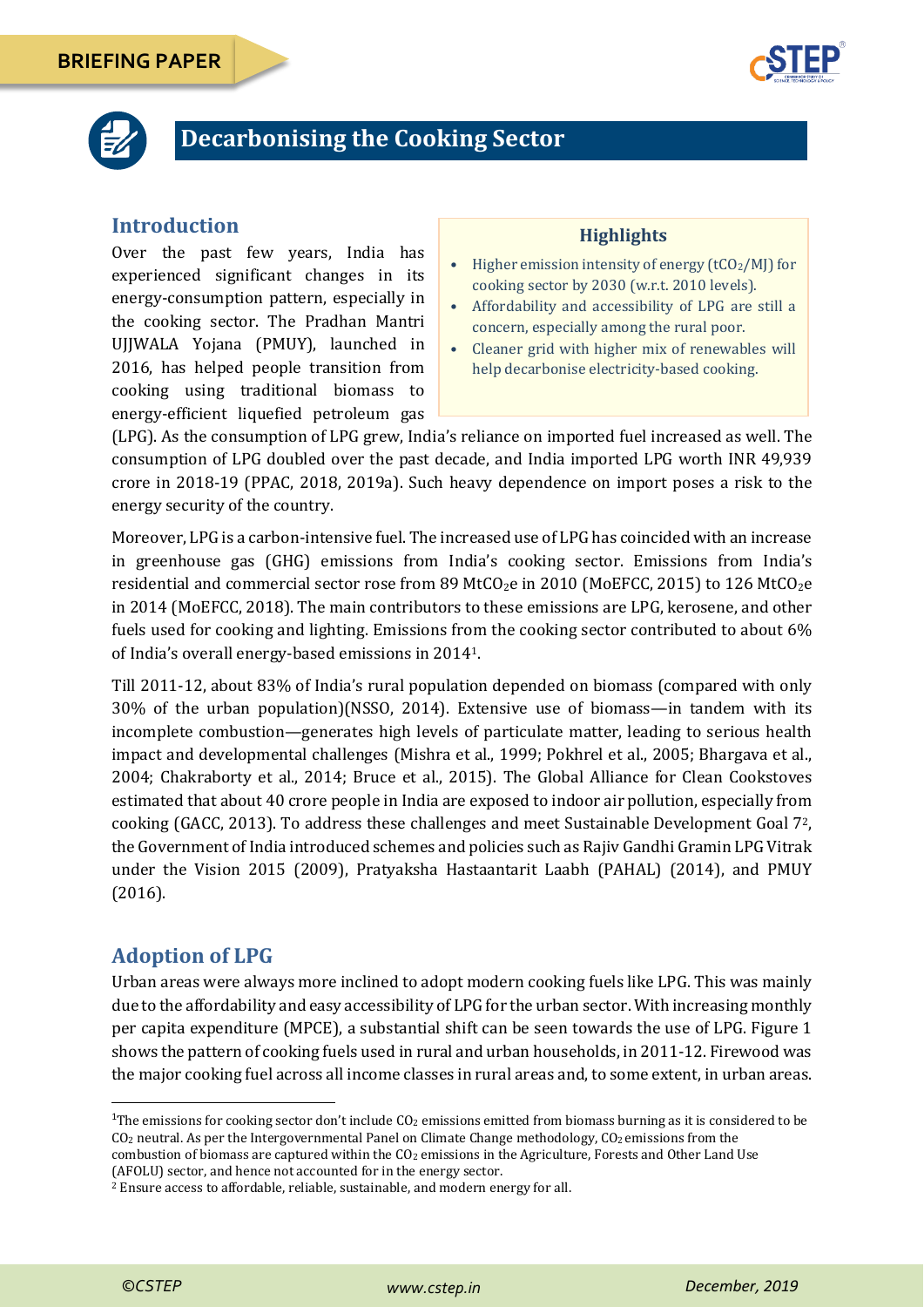

The pattern of LPG use for the same MPCE was different for urban and rural areas, which can be attributed to the lower LPG accessibility in rural areas.



**Figure 1: Variation of cooking fuel use with MPCE (2011-12)**

<span id="page-1-0"></span>With the launch of the PMUY scheme in 2016, LPG uptake has increased considerably. More than 8 crore connections have been sanctioned under this scheme, as on September 2019 (PPAC, 2019b). The cooking sector's energy consumption decreased from 4,439 PJ in 2007 to 4, 162 PJ in 20173. This may be attributed to the efficiency gains from clean and modern cooking fuels and technological improvements (Singh & Setiawan, 2013). The PMUY scheme has improved LPG accessibility in villages and lower-income urban households. The growth in LPG demand has meant a marginal increase in emission intensity of the sector (as shown i[n Figure 2\)](#page-1-1), a trend that will further increase in the future. But, owing to further reduction in energy demand for the cooking sector, it is likely that the increase in the share of emissions from the sector will only be marginal (CSTEP, 2018)





<sup>3</sup> This includes the energy from kerosene used for lighting as well.

<span id="page-1-1"></span>**.**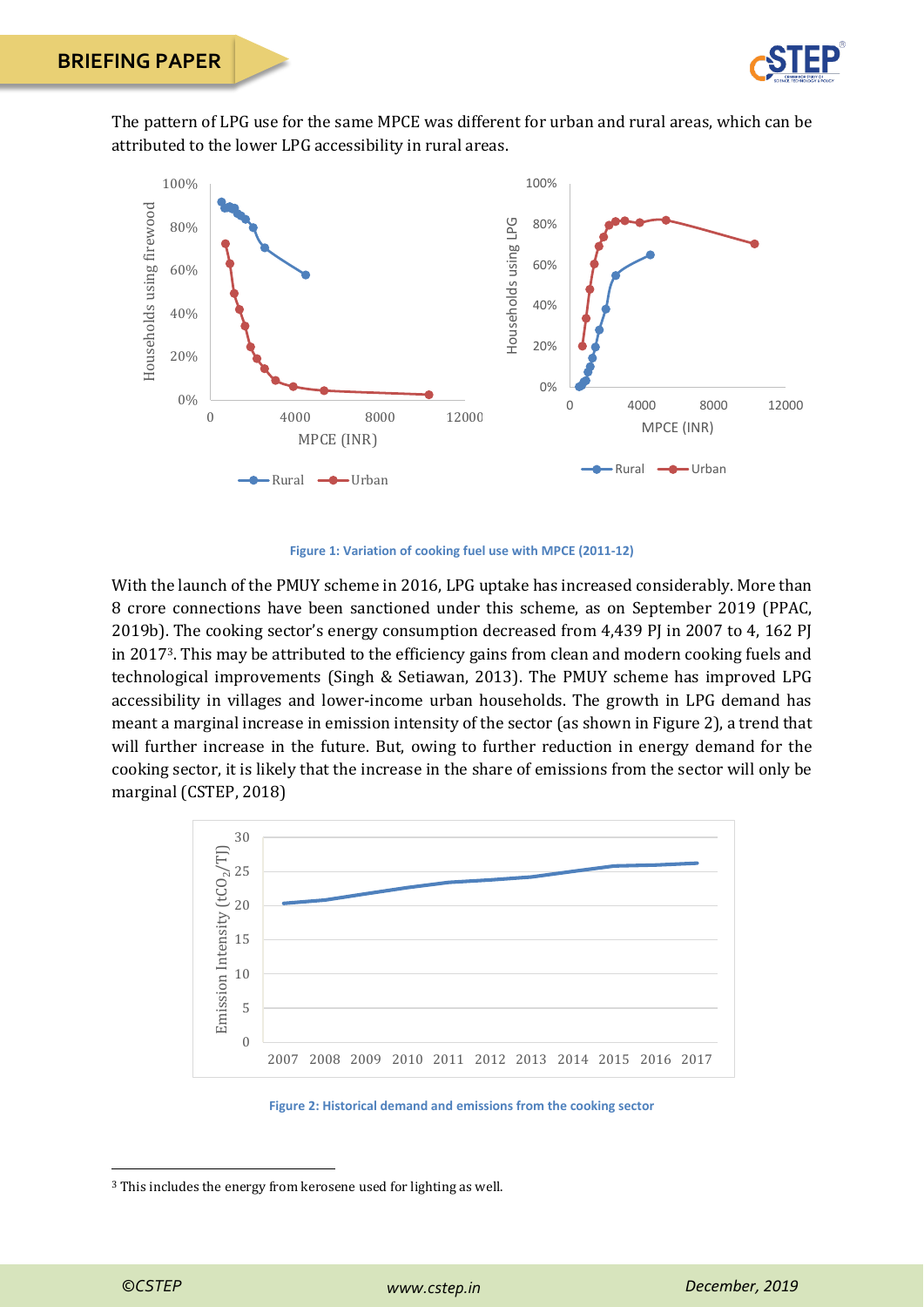

# **Shift to Electricity-Based Cooking**

Even though PMUY has helped in transitioning towards modern, clean<sup>4</sup> cooking fuels, affordability and accessibility continue to remain an issue at the lower strata of the rural sector (CEEW, 2018). To promote India's energy security (by reducing the demand for LPG import), more efficient technologies, such as electricity-based cooking, have to be encouraged.

The cooking-energy requirement has been changing over the years, based on variations in the lifestyle of the people. India is diverse in its food habits and preparation styles—the type of vessels used, time taken for cooking, and so on. An average household will use about 1,250 kg of wood or 108 kg LPG ( $\sim$  8 cylinders) or approximately 950 kWh of electricity<sup>5</sup> in a year for its cooking requirements. [Table 1](#page-2-0) shows the fuel use and emissions for various cooking technologies.

<span id="page-2-0"></span>

| <b>Cooking Technology</b> | <b>Calorific</b><br><b>Value</b><br>(TJ/kt) | Efficiency<br>оf<br>Cookstove<br>(%) | <b>Quantity of</b><br><b>Fuel</b><br><b>Used/HH</b> | <b>Emission Factor</b>                    | <b>Emissions</b><br>$\left(\text{kg }CO_{2}\text{e}\right)$ |
|---------------------------|---------------------------------------------|--------------------------------------|-----------------------------------------------------|-------------------------------------------|-------------------------------------------------------------|
| Fuelwood -Traditional     | 15.67                                       | 13%                                  | $1,254$ kg                                          | 7.54 tCO <sub>2</sub> e/T <sup>[6</sup> ] | 148                                                         |
| Fuelwood - Improved       |                                             |                                      |                                                     |                                           |                                                             |
| Cookstove                 | 15.67                                       | 30%                                  | 544 kg                                              | $7.54$ tCO <sub>2</sub> e /TJ             | 64                                                          |
| LPG.                      | 47.30                                       | 50%                                  | $108 \text{ kg}$                                    | 63.24 tCO <sub>2</sub> e /TJ              | 322                                                         |
| Piped Natural Gas         | 48.00                                       | 50%                                  | $106 \text{ kg}$                                    | 56.24 tCO <sub>2</sub> e /TJ              | 287                                                         |
| Electricity               |                                             | 75%                                  | 946 kWh                                             | $0.82$ tCO <sub>2</sub> /MWh <sup>7</sup> | 7768                                                        |

**Table 1: Quantity of fuel used and emissions for various cooking technologies in a year**

Electricity-based cookstoves—with a thermal efficiency of about 75%—will help further reduce the cooking energy demand. However, India has a high dependence on fossil fuels for generating electricity, which again leads to significant GHG emissions. The increasing penetration of renewable sources of energy into the electricity mix could help mitigate this concern. Though the average emission factor for the Indian electricity system was  $0.82 \text{ kgCO}_2/\text{kWh}$  in 2017-18, the figure is expected to reduce in future, as the share of renewable sources of energy increases. As per India's Nationally Determined Contributions (under the Paris Agreement), 40% of the country's installed capacity by 2030 will be based on non-fossil sources. The average emission factor of the power-generation sector is expected to reduce to  $0.604 \text{ t } CO_2/\text{MWh}$  in 2021-22 and to 0.524 t  $CO<sub>2</sub>/MWh$  by the end of 2026-27, with the influx of renewable energy in the grid (CEA, 2018).

### **Conclusion**

**.** 

The optimal approach to decarbonise cooking is to start using a clean and low-carbon fuel. It is essential to ensure that the shift to modern, clean cooking fuels and the use of energy-efficient

<sup>&</sup>lt;sup>4</sup> As per IEA, access to clean cooking facilities means "access to (and primary use of) modern fuels and technologies, including natural gas, LPG, electricity, and biogas, or improved biomass cookstoves that have considerably lower emissions and higher efficiencies than traditional three-stone fires for cooking".

<sup>5</sup> Assuming that an Indian household requires 7 MJ of cooking energy in a day, as per India Energy Security Scenarios, 2047

<sup>6</sup> Includes CH<sup>4</sup> and N2O based emissions

<sup>7</sup> Emission factor of Indian grid for 2017-18

<sup>8</sup> This value includes only CO2.